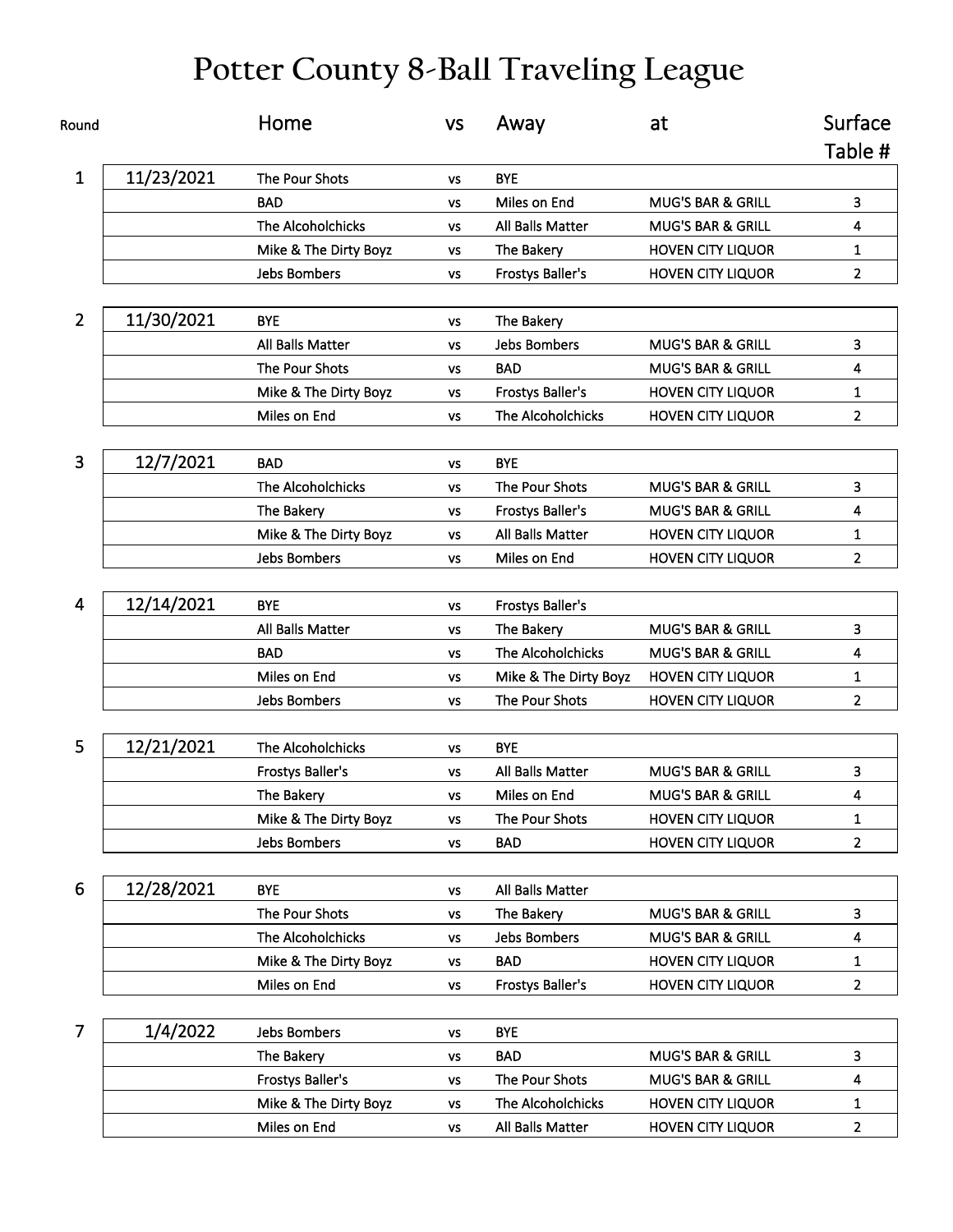| Round |           | Home                     | <b>VS</b> | Away                    | at                           | Surface        |
|-------|-----------|--------------------------|-----------|-------------------------|------------------------------|----------------|
|       |           |                          |           |                         |                              | Table #        |
| 8     | 1/11/2022 | <b>BYE</b>               | <b>VS</b> | Miles on End            |                              |                |
|       |           | The Pour Shots           | <b>VS</b> | All Balls Matter        | <b>MUG'S BAR &amp; GRILL</b> | 3              |
|       |           | <b>BAD</b>               | <b>VS</b> | <b>Frostys Baller's</b> | <b>MUG'S BAR &amp; GRILL</b> | 4              |
|       |           | <b>Jebs Bombers</b>      | <b>VS</b> | Mike & The Dirty Boyz   | <b>HOVEN CITY LIQUOR</b>     | 1              |
|       | **        | <b>The Alcoholchicks</b> | VS        | The Bakery              | <b>HOVEN CITY LIQUOR **</b>  | $\overline{2}$ |
| 9     | 1/18/2022 | Mike & The Dirty Boyz    | VS        | <b>BYE</b>              |                              |                |
|       |           | All Balls Matter         | <b>VS</b> | <b>BAD</b>              | <b>MUG'S BAR &amp; GRILL</b> | 3              |
|       |           | <b>Frostys Baller's</b>  | <b>VS</b> | The Alcoholchicks       | <b>MUG'S BAR &amp; GRILL</b> | 4              |
|       |           | Miles on End             | <b>VS</b> | The Pour Shots          | <b>HOVEN CITY LIQUOR</b>     | 1              |
|       |           | <b>Jebs Bombers</b>      | <b>VS</b> | The Bakery              | <b>HOVEN CITY LIQUOR</b>     | $\overline{2}$ |
| 10    | 1/25/2022 | <b>BYE</b>               | <b>VS</b> | The Pour Shots          |                              |                |
|       |           | All Balls Matter         | VS        | The Alcoholchicks       | <b>MUG'S BAR &amp; GRILL</b> | 3              |
|       |           | The Bakery               | <b>VS</b> | Mike & The Dirty Boyz   | MUG'S BAR & GRILL            | 4              |
|       |           | Miles on End             | <b>VS</b> | <b>BAD</b>              | <b>HOVEN CITY LIQUOR</b>     | 1              |
|       |           | <b>Jebs Bombers</b>      | <b>VS</b> | <b>Frostys Baller's</b> | <b>HOVEN CITY LIQUOR</b>     | $\overline{2}$ |
|       |           |                          |           |                         |                              |                |
| 11    | 2/1/2022  | The Bakery               | <b>VS</b> | <b>BYE</b>              |                              |                |
|       |           | <b>BAD</b>               | <b>VS</b> | The Pour Shots          | <b>MUG'S BAR &amp; GRILL</b> | з              |
|       |           | The Alcoholchicks        | <b>VS</b> | Miles on End            | <b>MUG'S BAR &amp; GRILL</b> | 4              |
|       |           | <b>Jebs Bombers</b>      | <b>VS</b> | All Balls Matter        | <b>HOVEN CITY LIQUOR</b>     | 1              |
|       |           | Mike & The Dirty Boyz    | <b>VS</b> | <b>Frostys Baller's</b> | <b>HOVEN CITY LIQUOR</b>     | $\overline{2}$ |
| 12    | 2/8/2022  | <b>BYE</b>               | <b>VS</b> | <b>BAD</b>              |                              |                |
|       |           | The Pour Shots           | <b>VS</b> | The Alcoholchicks       | <b>MUG'S BAR &amp; GRILL</b> | 3              |
|       |           | <b>Frostys Baller's</b>  | VS        | The Bakery              | <b>MUG'S BAR &amp; GRILL</b> | 4              |
|       |           | Miles on End             | <b>VS</b> | <b>Jebs Bombers</b>     | <b>HOVEN CITY LIQUOR</b>     | 1              |
|       |           | Mike & The Dirty Boyz    | <b>VS</b> | All Balls Matter        | <b>HOVEN CITY LIQUOR</b>     | $\overline{2}$ |
|       |           |                          |           |                         |                              |                |
| 13    | 2/15/2022 | <b>Frostys Baller's</b>  | VS        | <b>BYE</b>              |                              |                |
|       |           | The Alcoholchicks        | <b>VS</b> | <b>BAD</b>              | <b>MUG'S BAR &amp; GRILL</b> | 3              |
|       |           | The Bakery               | VS        | All Balls Matter        | <b>MUG'S BAR &amp; GRILL</b> | 4              |
|       |           | Jebs Bombers             | <b>VS</b> | The Pour Shots          | <b>HOVEN CITY LIQUOR</b>     | 1              |
|       |           | Mike & The Dirty Boyz    | VS        | Miles on End            | <b>HOVEN CITY LIQUOR</b>     | $\overline{2}$ |
| 14    | 2/22/2022 | <b>BYE</b>               | <b>VS</b> | The Alcoholchicks       |                              |                |
|       |           | The Pour Shots           | VS        | Mike & The Dirty Boyz   | MUG'S BAR & GRILL            | 3              |
|       |           | All Balls Matter         | <b>VS</b> | Frostys Baller's        | MUG'S BAR & GRILL            | 4              |
|       |           | Miles on End             | VS        | The Bakery              | <b>HOVEN CITY LIQUOR</b>     | 1              |
|       |           | Jebs Bombers             | VS        | <b>BAD</b>              | <b>HOVEN CITY LIQUOR</b>     | 2              |
|       |           |                          |           |                         |                              |                |